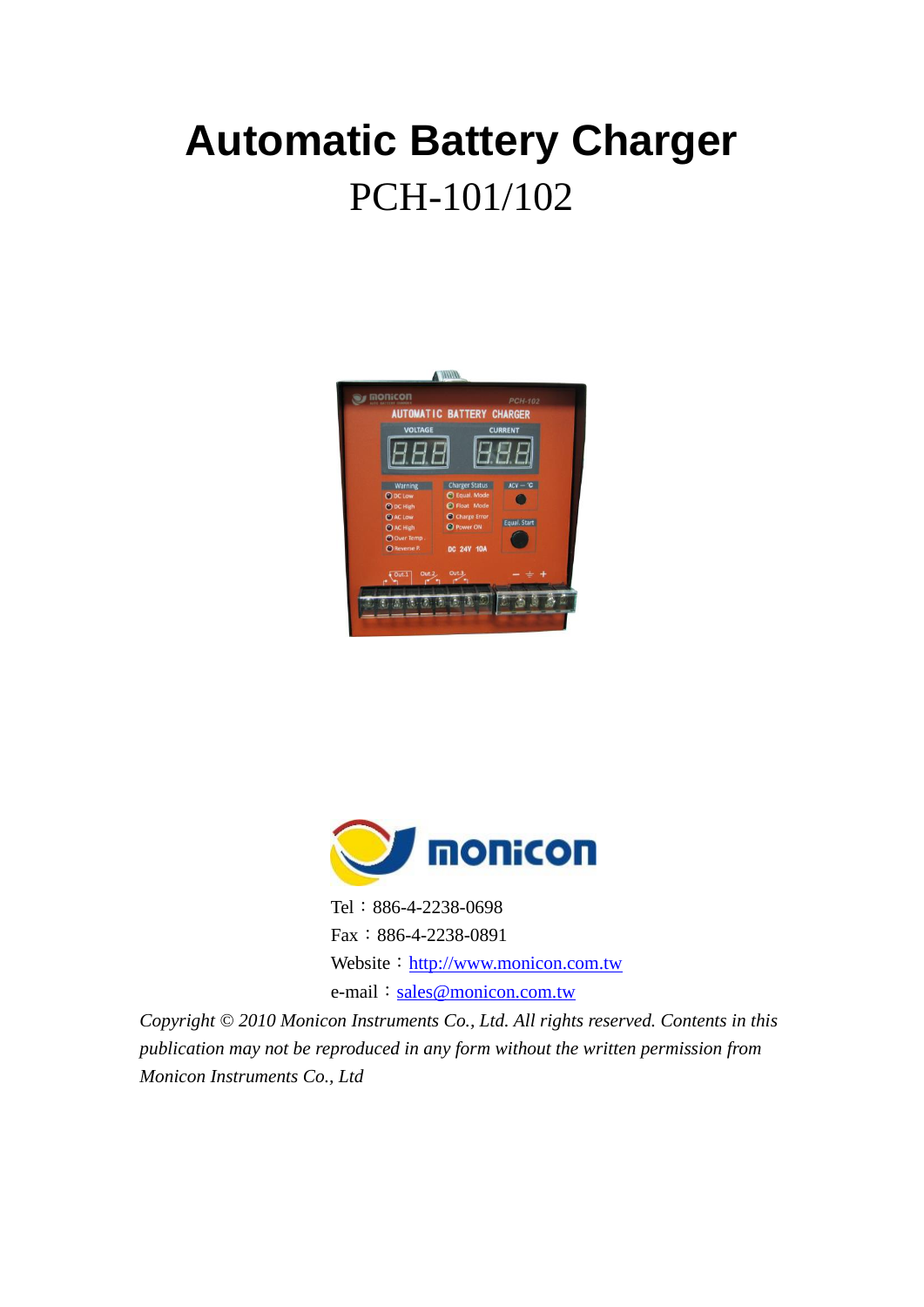Monicon Instrument. Co. Ltd. **PCH-102**

Please read all warnings and safety guide before operating PCH-102. Operator is responsible for any regulations required by special applications. Please do not connect AC power before installation. Warranty voids if instructions are not followed and may risk of electrical shock, fire or injury.

#### Important Safety Guide

- 1. Do not place charger under rain, sunlight, dust condition, acidic or corrosive gas environment.
- 2. To prevent overheating, do not block ventilation fan.
- 3. PCH-102 is equipped with automatic charging loop detection. Charger does not need to be turned off or disconnected from the battery, it enters maintenance mode after the battery has been fully charged.
- 4. Please use only factory parts and suggested accessories. Unauthorized parts may risk of shock, fire, or injury.
- 5. Please do not disassemble PCH-101/102. Attempting to repair may risk of fire and electrical shock.
- 6. PCH-101/102 contains residual power even after removed from the battery and AC power.
- 7. Please make sure the AC ground wire from PCH-101/102 is properly installed. Improper connection may risk of electrical shock, fire, or injury.
- 8. Please remove ac power and battery first and then perform maintenance.
- 9. If high pitch noise occurred, please turn off PCH-101/102 immediately.
- 10.Please do not use damaged or low grade wires.
- 11.Due to the nature of lead acid battery, hydrogen and oxygen gas are been released during charging. Please operate charger in a well-ventilated area.
- 12. Please do not press and hold the forced output button for a long period of time. Fuse should only be replaced with same specification.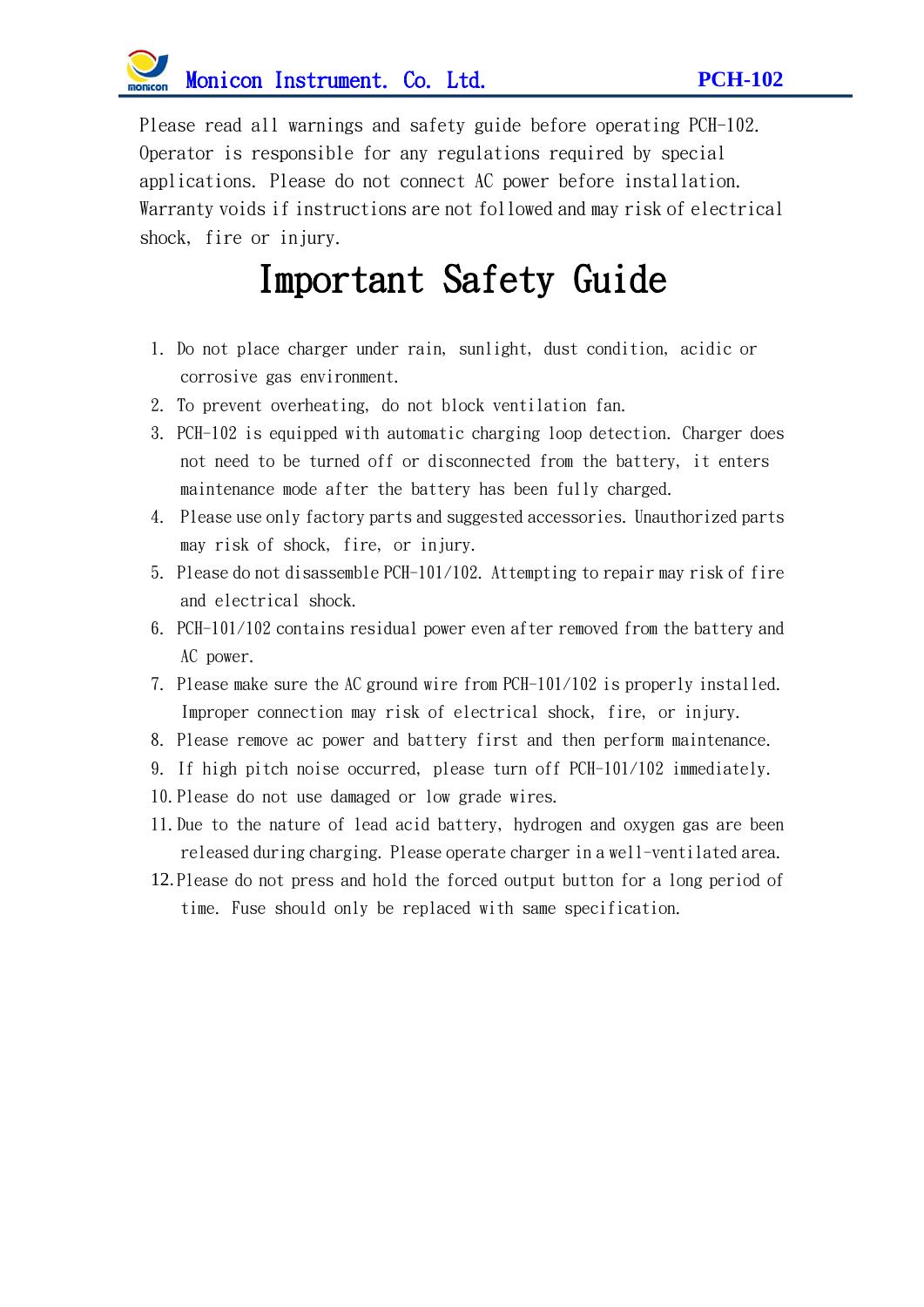#### **1**、**Installation**

- 1. To prevent sparks during power up, please make sure the power switch is in off position before plug-in the ac power cord.
- 2. Connect positive and negative wires to the battery before switch the power to "ON" position.
- 3. PCH-101/102 is equipped with short circuit, over load, and reverses polarity protections.
- 4. When the battery is below minimum charging voltage, it ceases the output. Pressing the forced output button, the PCH-101/102 starts charging regardless of battery voltage. If error LED is ON, the overload or reverse polarity is present, please check the wire connections.
- 5. Only supply AC input between 80~250 VAC 50-60Hz, exceeding the range might cause error or damage the charger.
- 6. The minimum charging voltage of a 24V battery must be greater than 6V, otherwise the PCH-101/102 detects as battery error and cease the output.
- 7. PCH-101/102 automatically switches between float and equalized mode according to the battery condition.
- 8. To maintain the best performance of the charger, please keep the environment between -25℃ to 35℃, cooler the better.
- 9. Please make sure the charger is installed in a well-ventilated area. To avoid bad circulation and prolong the life of charger, keep at least 10CM between wall and ventilation fan.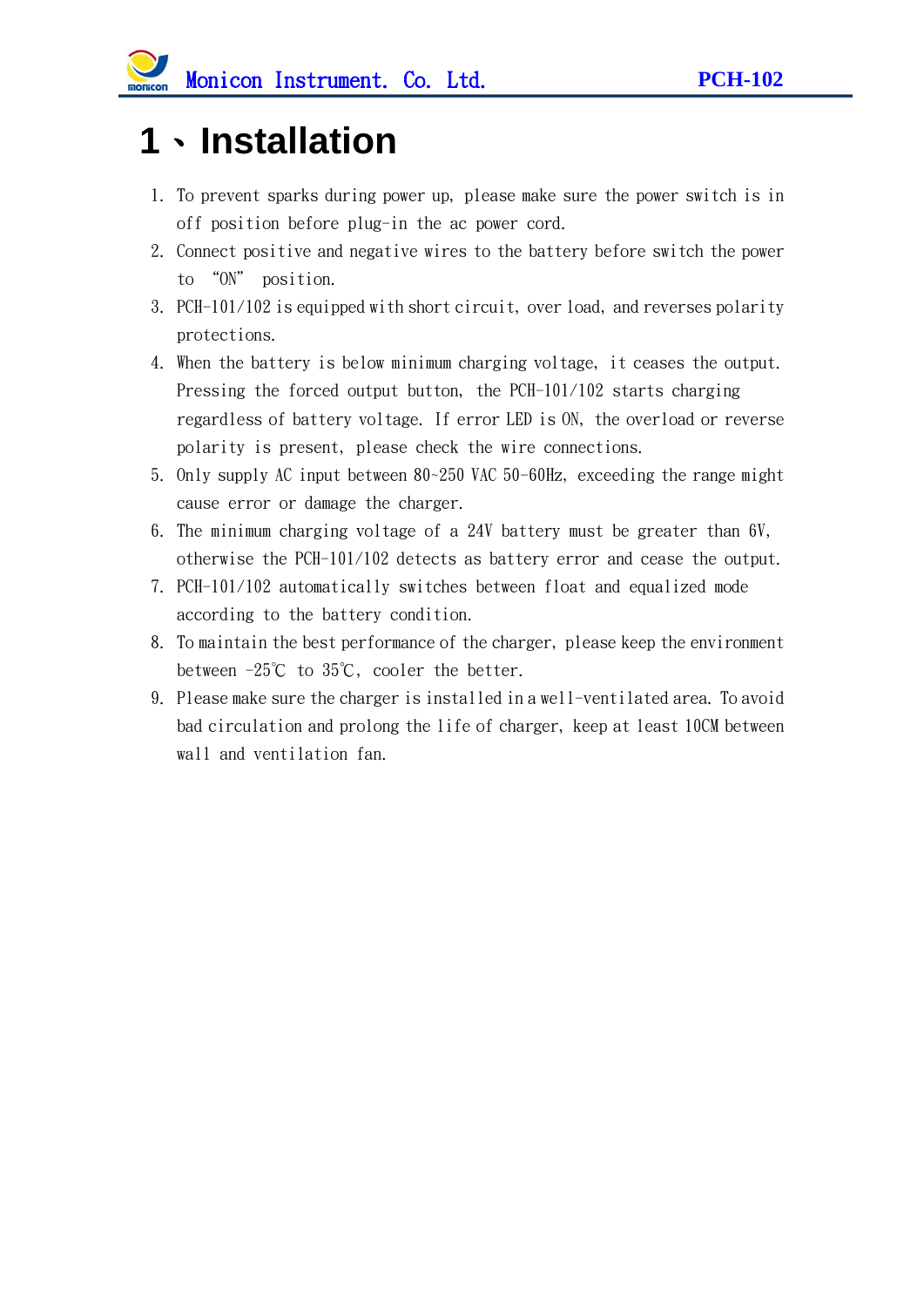### **2**、**Specifications**

| AC input:            | 110VAC voltage range |            | 90~130 ACV           | Frequency: 50/60 Hz  |
|----------------------|----------------------|------------|----------------------|----------------------|
|                      | 220VAC voltage range |            | 190~250 ACV          | Frequency: 50/60 Hz  |
| DC adjustable range: |                      | Model:     | <b>PCH-101</b>       | <b>PCH-102</b>       |
|                      |                      | Float:     | $12.5 \sim 14.5$ VDC | $25.6 \sim 27.6$ VDC |
|                      |                      | Default:   | 13.6 VDC             | 26.6 VDC             |
|                      |                      | Equalized: | $13.5 \sim 15.5$ VDC | $26.6 \sim 28.6$ VDC |
|                      |                      | Default:   | 14.4 VDC             | 27.6 VDC             |
|                      |                      |            |                      |                      |

DC output: 10A

Mode : Float and equalized Protection: Over load, short, reverse polarity Warning : AC/DC high voltage  $\cdot$  AC/DC low voltage  $\cdot$  over temperature Charging error、equalized、float、power

Equalized mode timer:

| 0 <sub>N</sub> |                | ON. | 4 minutes          |
|----------------|----------------|-----|--------------------|
| OFF            | $\sim$         |     | $ON \quad 3 hours$ |
| 0 <sub>N</sub> | $\sim 10^{-1}$ | OFF | 6 hours            |
| OFF            | $\sim$ $\sim$  | OFF | 8 hours            |

| Efficient:            | $>75\%$                            |
|-----------------------|------------------------------------|
| Working temperature:  | $-30 \sim 60 °C$                   |
| Storage temperature : | $-40 \sim 85$ °C                   |
| Humidity:             | Max 90 %                           |
| Dimension:            | $278$ mm(L)* 152mm (W) * 169mm (H) |
| Weight:               | $3200 \text{ g} \pm 20 \text{ g}$  |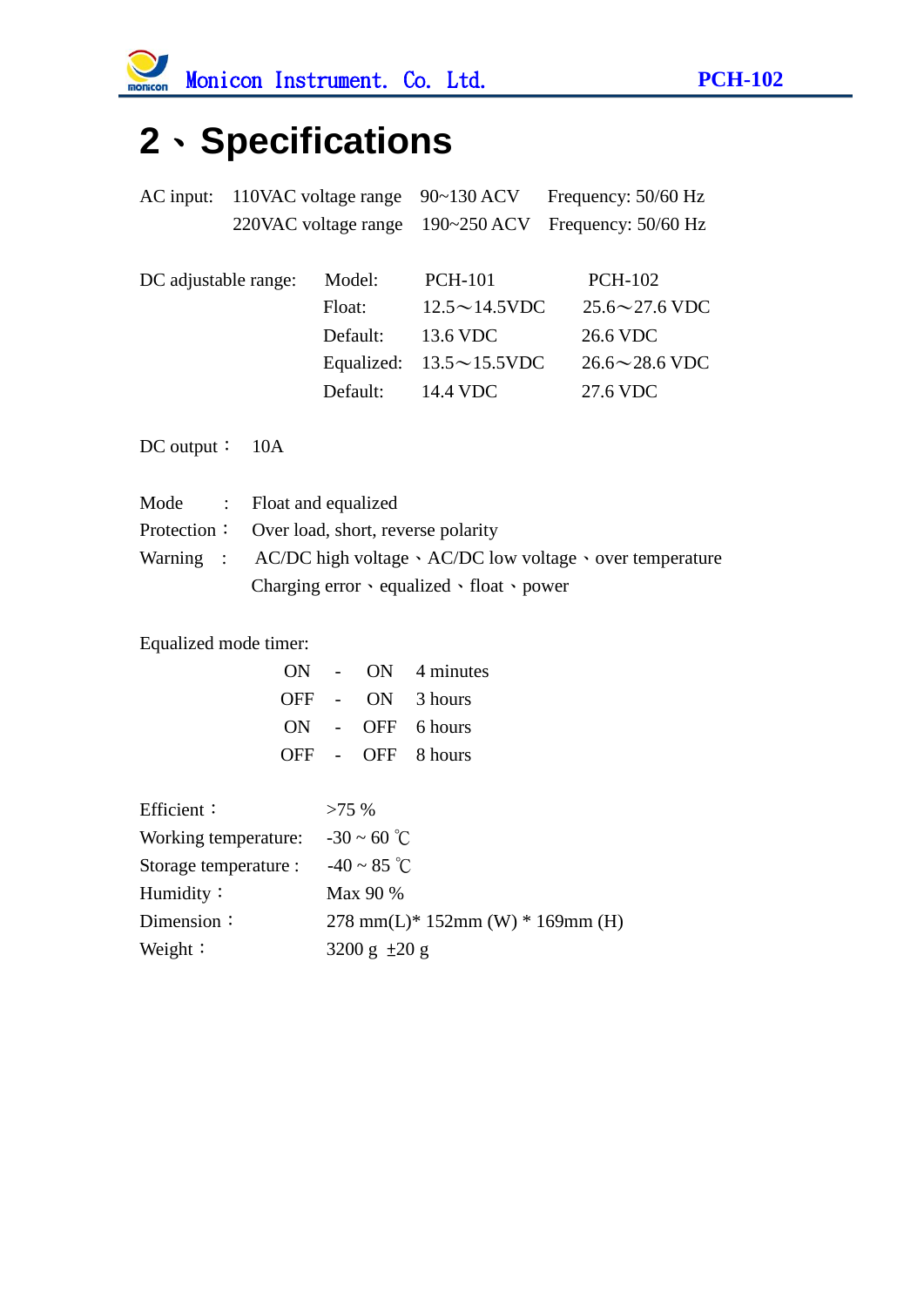#### **3**、**Panel Description**





#### PCH-102:

- (1) Handle
- (2) DC/AC voltage
- (3) DC current/Temperature
- (4) LEDs:
	- ⊙ Float
	- ⊙ Equalized
	- ⊙ Power
	- ⊙ Charging error
	- ⊙ AC high voltage
	- ⊙ AC low voltage
	- ⊙ DC high voltage
	- ⊙ DC low voltage
	- ⊙ Over temperature
	- ⊙ Reverse Polarity
- (5) AC volt/Temperature
- (6) Forced equalize mode
- (7) Remote monitoring Output 1: Charging Error Output 2: DC Error Output 3: AC Error
- (8) DC Output
- (9) AC Plug
- (10)Power switch
- (11)Resettable Fuse
- (12)Force output
- (13)Cooling fan
- (14)DC volt/Equalized mode adjustment